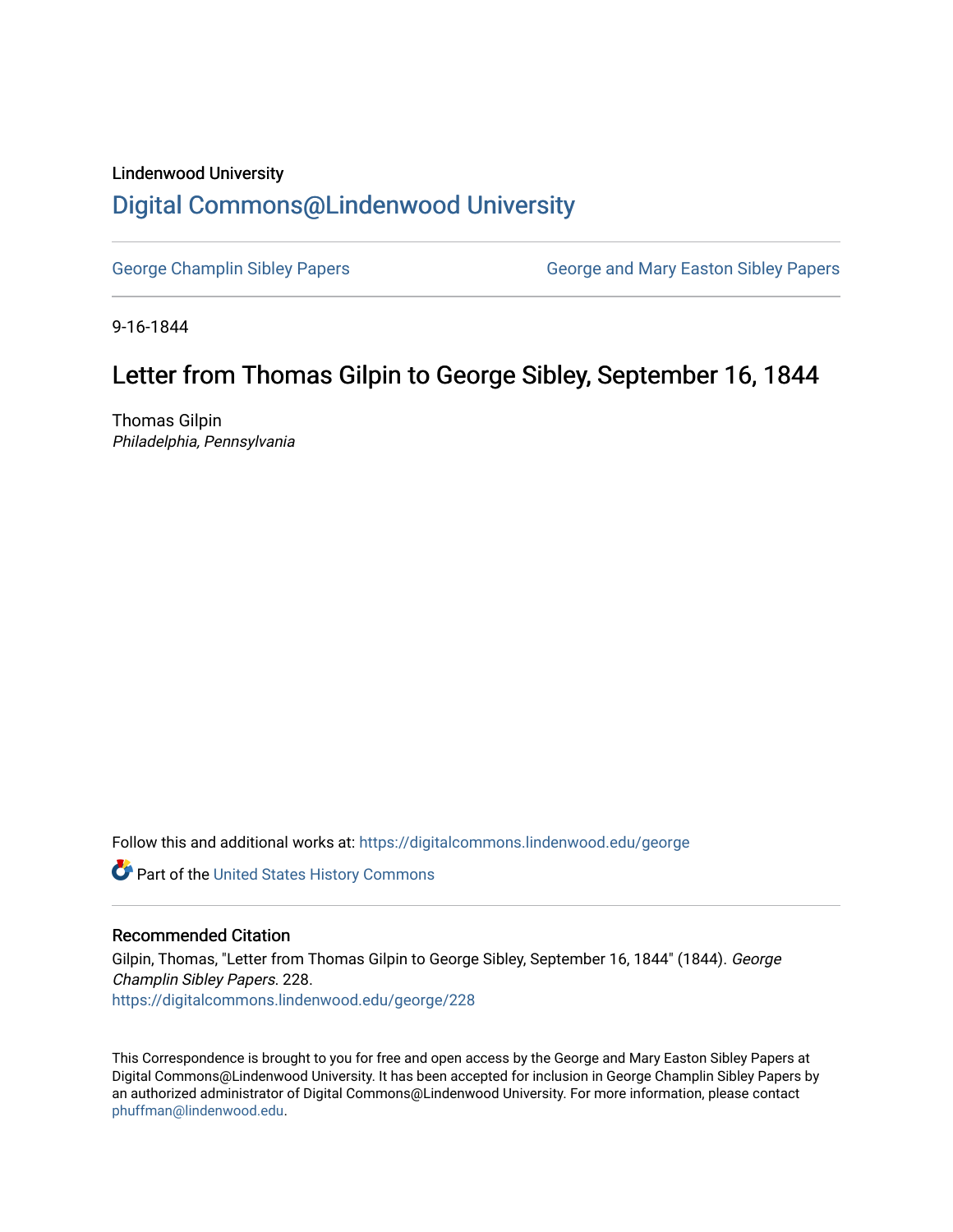George Sibley Esquire Thomas Gilpin and Control of the Thomas Gilpin School and Thomas Gilpin

### George Sibley Esquire

#### Dear Friend!

On my return to this city a short time past, after an extensive ramble thro' the western country I was reminded by my niece Eliza Gilpin of having passed over the occasion to call on thee at thy residence at St. Charles, and it was very much to my regret, for I should have had the pleasure of seeing thee in a most interesting country where I found myself a solitary traveler with no other personal interest than those I could find in temporary companions.

But I must still very much excuse to myself my omission, upon several considerations- when I left home my prospects were of a journey only within the limits of Pennsylvania- and all beyond this a region of "Nova terra"- added to from day to day- I was unprepared both for the route I was to take and for the vast scenery presented to me- and besides this, I had connected all Mrs. Gilpin's relatives so completely with Louisiana that thy residence in Missouri did not occur to me.

I had however a most delightful tour for about six weeks, by way of Ohio River round to St. Louis, and up the Mississippi to Galena- my route was then across to Chicago Machinaw and Detroit to Buffalo and by Albany to New York- in Fact, it is now productive of so many pleasant recollections and narratives that if they may not induce me to make a repetition of the Journey- I hope it may induce Henry and Eliza to think of making a similar one at some early time and thus compensate at large for my omissions.

I became acquainted with Lieu't Fremont at St. Louis on his return there the day after I arrived- and this enabled me to send home to the family the only account of my nephew William Gilpin which have been attained since his departure for Columbia River- he was left in good health and will return home in November with the larger part of the expedition.

Having published lately two Short Essays on two interesting subjects, I do myself the pleasure to send thee a copy of them and hope they may compensate thee for a perusal- but whether they do so or not- I hope they will be a kind of evidence that I want to apologize for an apparent inattention, I had so great an interest in not having committed-

With great regard

I remain very truly